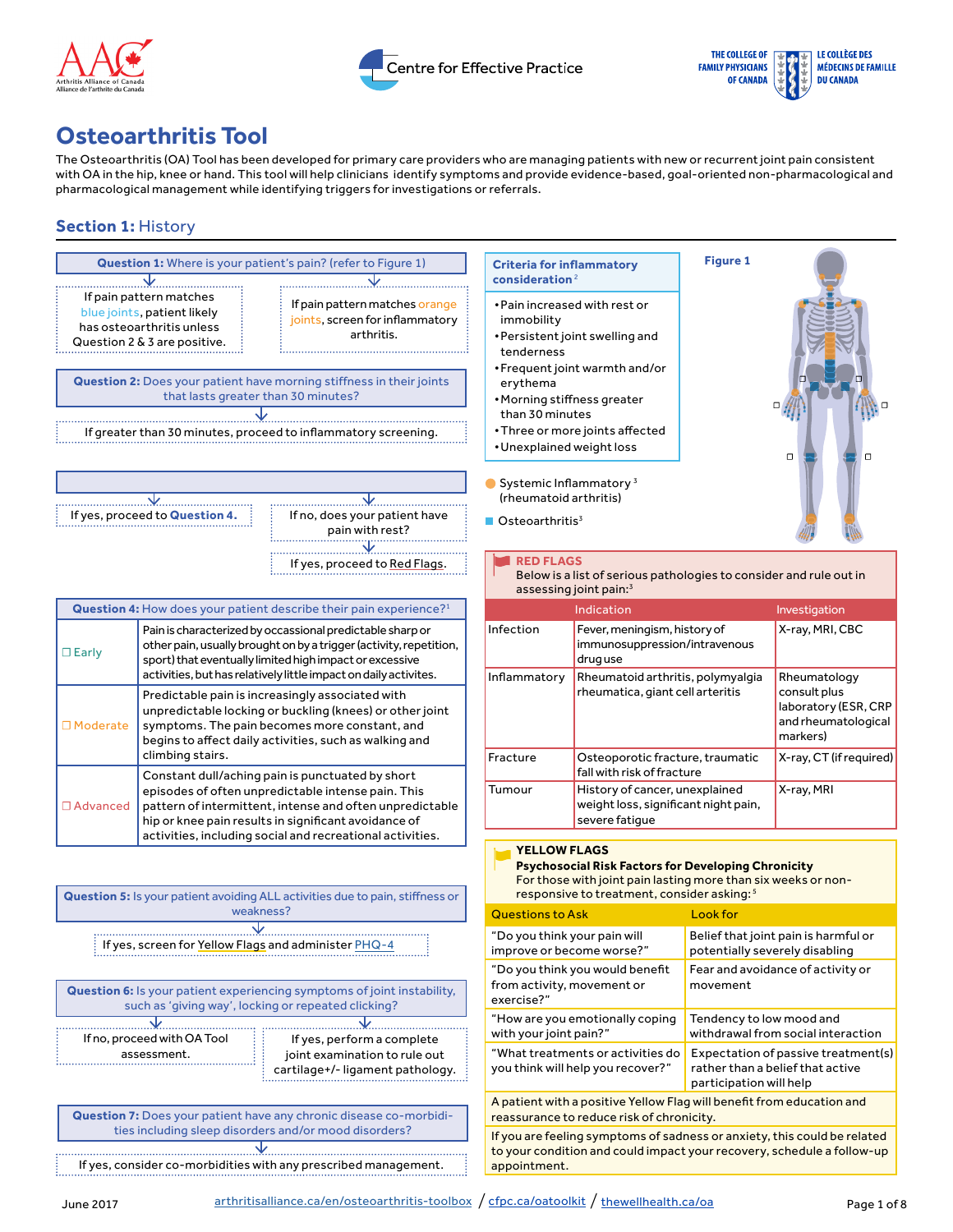# **Section 2:** Physical Examination

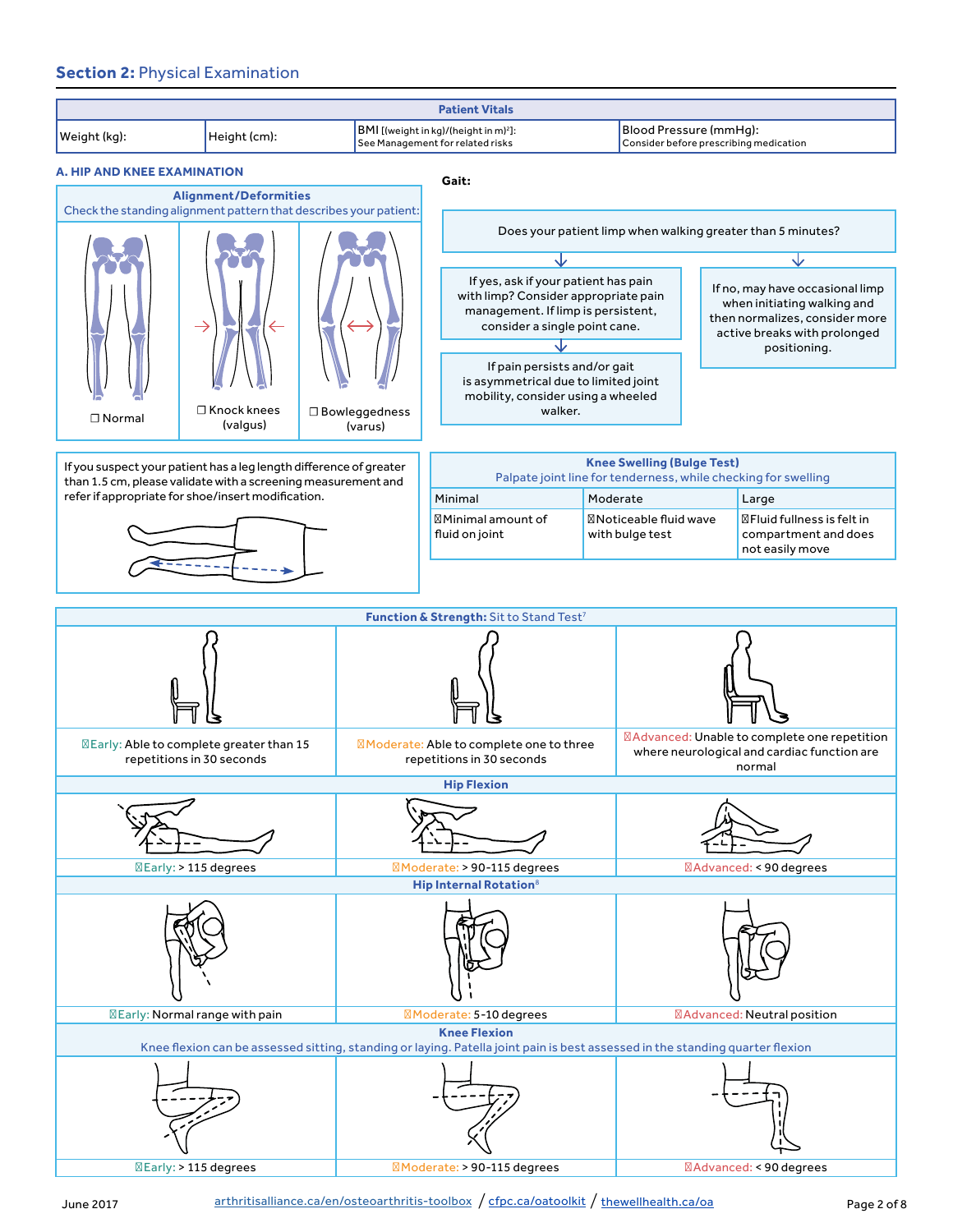## **Meniscus Testing: Use the Thessaly Test**<sup>9</sup>



- Screen for discrete meniscal pathology, may change management
- A positive test is indicated by reports of pain on the joint line or by joint locking or catching
- If positive do a full meniscal testing and imaging
- The Thessaly test has higher sensitivity and specificity compared to the sensitivity and specificity of the Apley's test when assessing for meniscal tears

## **B. HAND EXAMINATION**

| <b>Observations</b>           |                                                                                                                                             |                    |                     |                   |                     |
|-------------------------------|---------------------------------------------------------------------------------------------------------------------------------------------|--------------------|---------------------|-------------------|---------------------|
| and atrophy.<br>affect pinch. | Assess for bilateral deformities<br>Multiple joint involvement will<br>affect grip strength, and first<br>finger and thumb involvement will |                    |                     |                   |                     |
|                               | Thumb                                                                                                                                       | Index Finger (1st) | Middle Finger (2nd) | Ring Finger (4th) | Little Finger (5th) |
| Swelling                      | $\Box$ CMC                                                                                                                                  | $\Box$ MCP         | $\Box$ MCP          | $\Box$ MCP        | $\Box$ MCP          |
| and/or<br><b>Tenderness</b>   | $\Box$ MCP                                                                                                                                  | $\Box$ PIP         | $\Box$ PIP          | $\Box$ PIP        | $\Box$ PIP          |
|                               | $\square$ PIP                                                                                                                               | $\Box$ DIP         | $\Box$ DIP          | $\Box$ DIP        | $\Box$ DIP          |
| Deformity                     | $\Box$ CMC                                                                                                                                  | $\Box$ MCP         | $\Box$ MCP          | $\Box$ MCP        | $\Box$ MCP          |
|                               | $\Box$ MCP                                                                                                                                  | $\Box$ PIP         | $\Box$ PIP          | $\Box$ PIP        | $\Box$ PIP          |
|                               | $\square$ PIP                                                                                                                               | $\Box$ DIP         | $\Box$ DIP          | $\Box$ DIP        | $\Box$ DIP          |



**Rule Out De Quervain's Tenosynovitis If Some Pain Is Present**<sup>11</sup>



**Positive: Pain with ulnar deviation of the wrist**  If positive, treat specifically and consider association with inflammatory arthritis. **Negative: No pain with ulnar deviation** 

If negative, proceed with osteoarthritis management.

| Function & Strength: Grip & Pinch <sup>10</sup> |                                                                                                                                                                 |                      |                              |                                    |
|-------------------------------------------------|-----------------------------------------------------------------------------------------------------------------------------------------------------------------|----------------------|------------------------------|------------------------------------|
| Pinch<br>Grip                                   |                                                                                                                                                                 |                      |                              |                                    |
| <b>Score</b>                                    | <b>Muscle Response</b>                                                                                                                                          | <b>Score</b><br>Grip | <b>Score</b><br><b>Pinch</b> | <b>Osteoarthritis Stage</b>        |
| 5                                               | <b>Maximum muscle contraction</b><br>Grip: Examiner cannot pull thumb away from patient grip<br>Pinch: Examiner unable to separate thumb pinch position         |                      |                              | Normal to early                    |
| 4                                               | Good muscle contraction<br>Grip: Examiner can partially slide thumb from patient grip<br>Pinch: Examiner can partially separate thumb pinch position            |                      |                              | Early to moderate                  |
| 3                                               | Moderate muscle contraction<br>Grip: Examiner can slide thumb from patient squeeze<br>Pinch: Examiner can separate thumb pinch positions                        |                      |                              | Moderate                           |
| $\mathbf{2}$                                    | Weak muscle contraction<br>Grip: Patient unable to fully squeeze examiner's thumb<br>Pinch: Patient unable to hold a circular position between thumb and finger |                      |                              | Advanced                           |
| 1                                               | <b>Flicker of activity</b>                                                                                                                                      |                      |                              | Not consistent with osteoarthritis |
| 0                                               | No muscle contraction                                                                                                                                           |                      |                              | Not consistent with osteoarthritis |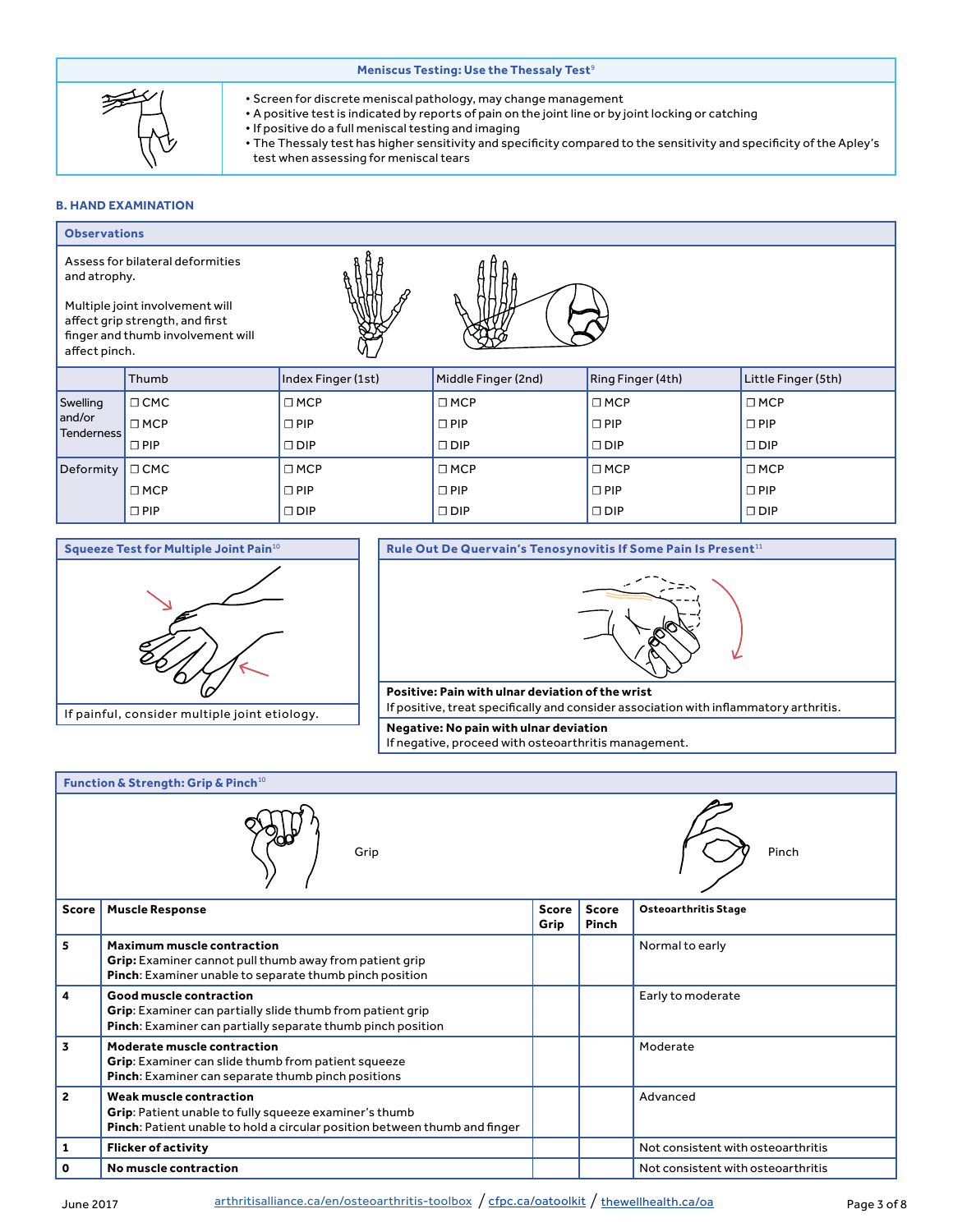# **Section 3:** Diagnosis

It is helpful to diagnosis osteoarthritis by the joint affected and clinical stage. Patients have reported that they find it helpful to know what joint(s) are affected and clinical stage(s). 'Staging' is based on the clinical assessment of function, mobility and joint examination. Determining clinical stage may guide management principles and assist patients to understand the clinical severity of their osteoarthritis.

| <b>Clinical Assessment of Osteoarthritis Stage</b> |                |                |  |
|----------------------------------------------------|----------------|----------------|--|
| Hip                                                | Knee           | Hand           |  |
| $\Box$ Early                                       | $\Box$ Early   | $\Box$ Early   |  |
| □ Moderate                                         | □ Moderate     | □ Moderate     |  |
| $\Box$ Advance                                     | $\Box$ Advance | $\Box$ Advance |  |

|                               |                 | <b>Imaging</b><br>Has your patient had previous x-rays or MRI of the affected joints? |                                                                                                                    |  |  |
|-------------------------------|-----------------|---------------------------------------------------------------------------------------|--------------------------------------------------------------------------------------------------------------------|--|--|
|                               |                 |                                                                                       |                                                                                                                    |  |  |
| $\Box$ Yes                    |                 |                                                                                       | $\Box$ Advanced                                                                                                    |  |  |
| Date:<br><b>Imaging Type:</b> | <b>Results:</b> | Consider x-ray in the following circumstance<br>period                                | • Failure to respond to evidence based management over 12 week<br>• Referral to rheumatology or orthopedic surgery |  |  |
|                               |                 |                                                                                       |                                                                                                                    |  |  |

| Kellgren and Lawrence Radiographic Criteria for Assessment of OA*22                                                                                                           |                   |                                             |                                                                                                                                                                                                                                                                           |                                   |                                                          |
|-------------------------------------------------------------------------------------------------------------------------------------------------------------------------------|-------------------|---------------------------------------------|---------------------------------------------------------------------------------------------------------------------------------------------------------------------------------------------------------------------------------------------------------------------------|-----------------------------------|----------------------------------------------------------|
| Correlation between clinical diagnosis and radiological staging may<br>be useful when patients are not responding to treatment or potential<br>surgical planning is required. |                   |                                             | Mild/Early - Normal Joint space with definite osteophyte formation<br>Moderate/Mid-Moderate joint space reduction/moderate multiple<br>osteophytes<br>Advanced/Severe – Joint space greatly reduced, subchondral sclerosis,<br>large osteophytes, deformity of bone ends. |                                   |                                                          |
|                                                                                                                                                                               |                   |                                             |                                                                                                                                                                                                                                                                           |                                   |                                                          |
| Radiographic grade                                                                                                                                                            |                   |                                             |                                                                                                                                                                                                                                                                           | Ш                                 | IV                                                       |
| <b>Classification</b>                                                                                                                                                         | Normal            | Doubtful                                    | Mild                                                                                                                                                                                                                                                                      | Moderate                          | Severe                                                   |
| <b>Description</b>                                                                                                                                                            | No features of OA | Minute osteophyte;<br>doubtful significance | Definite osteophyte:<br>normal joint space                                                                                                                                                                                                                                | Moderate joint-space<br>reduction | Joint space greatly<br>reduced; subchondral<br>sclerosis |

\*Radiography does not reliably correlate with symptoms

| <b>Referral</b>                                               |                                                                                                                                                                                                                                                                                                                                                            |  |  |
|---------------------------------------------------------------|------------------------------------------------------------------------------------------------------------------------------------------------------------------------------------------------------------------------------------------------------------------------------------------------------------------------------------------------------------|--|--|
| <b>Outpatient</b><br><b>Rehabilitation</b><br><b>Provider</b> | . Any one of the following:<br>• Absence of red flags<br>• Patient whose medical pain management has been optimized to be able to engage in active exercises<br>• Patient who is open to implementing new information and/or strategies into their management program (e.g., goal<br>setting, self-management focus)                                       |  |  |
| <b>Sport &amp; Exercise</b><br><b>Medicine Physician</b>      | • Patients who require a complete assessment to evaluate musculoskeletal pathology<br>• Patients who need an assessment of exercise capacity and recommendations<br>• Patients who require an integrated rehabilitation strategy including pain management                                                                                                 |  |  |
| <b>Pain Specialist</b>                                        | . High constant pain levels that interfere with activities and function<br>• Presence of Yellow Flags<br>• Patient who identifies active goals for treatment and self-management<br>• Patient who is open to implementing new information into their management program<br>• Patient who is on escalating / high doses of pain medications (e.g., opioids) |  |  |
| Rheumatologist                                                | • Patients at risk for inflammatory arthritis<br>• Small and large joint polyarthritis symptoms<br>• Systemic symptoms (weight loss, fatique)<br>. Non-articular features such as rash, inflammatory bowel disease, or psoriasis                                                                                                                           |  |  |
| <b>Orthopaedic</b><br><b>Surgeon</b>                          | • Patients with escalating pain medication and/or reduced effectiveness of pain management<br>. Patient with significant reduction of joint mobility impacting activities of daily living and quality of life.<br>• Failure of a 12-week compliant evidence-based treatment program                                                                        |  |  |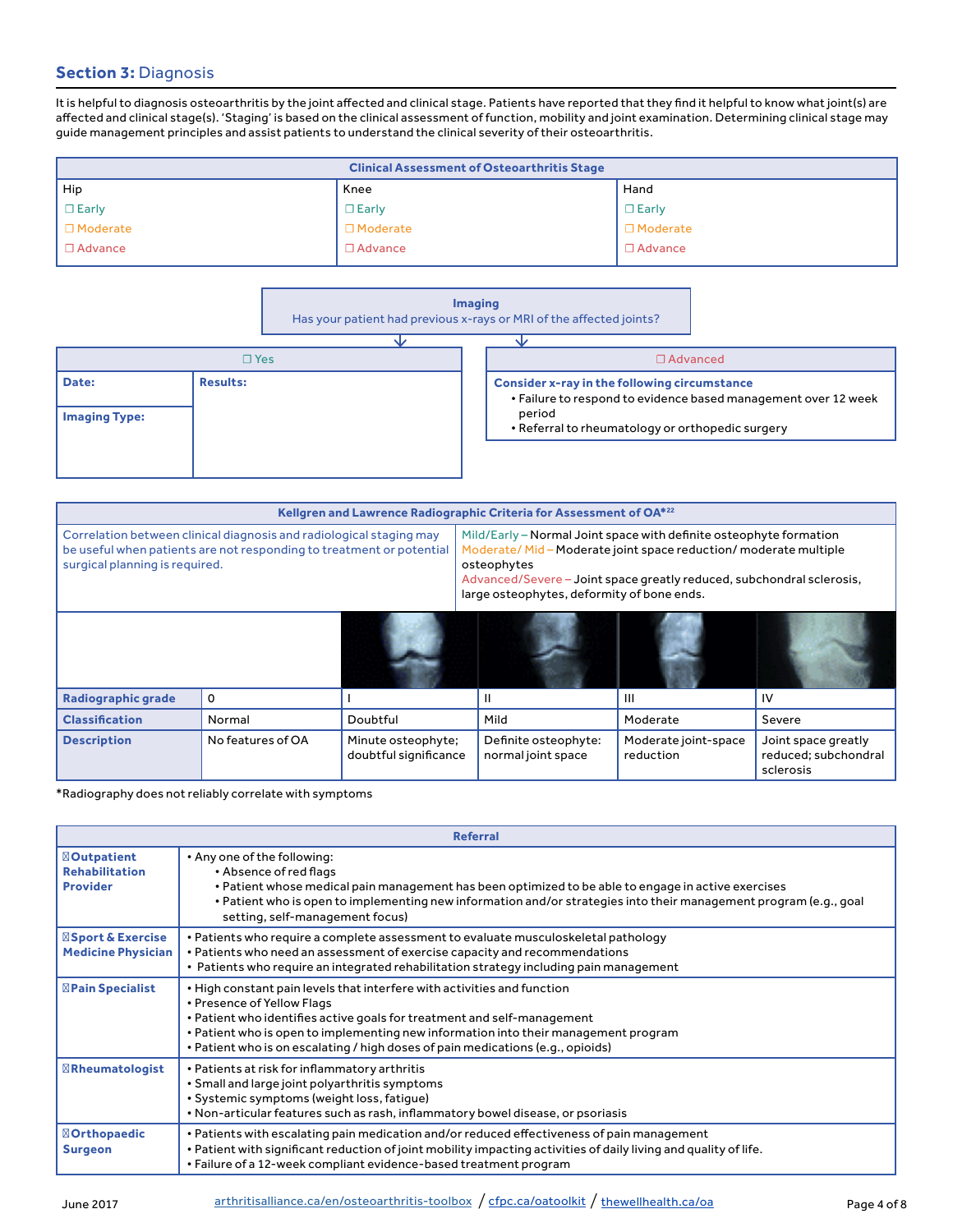## **Management Matrix – Non-Pharmalogical**

### **Hip & Knee Hand All According to the Hand All According to the Hand All According to the Hand All According to the Hand All According to the Hand According to the Hand According to the Hand According to the Hand According**

- The relative risk is increased for BMI classified as overweight (1.8), obese  $\qquad \qquad \bullet$  Hand or thumb splints can improve hand function and  $(2.4)$  and very obese (3.2) as compared to normal weight<sup>12</sup> decrease pain, consider referral to therapies
- Achieving a weight loss of 5% of total body weight for effective treatment **Neuromuscular Training**  Refer to dietician if needed 12
- 

- Recommend regular physical activity: promote activity as tolerated and if  $^{\bullet}$  Take a day off after strengthening<br>able, target 150 minutes total per week; aim for 30 minutes 5 days a week. $^{\bullet}$  Pexamples of hand Neur able, target 150 minutes total per week; aim for 30 minutes 5 days a week.<sup>13</sup>
- exercise and daily activity with appropriate pain management.<sup>13</sup> fingertip
- Choose activities that are easier for patient's joint(s) and patient Choose activities that are easier for patient sjoint(s) and patient<br>
preference, for example:<br> **Joint Protection<sup>24</sup>**<br> **Reduce risk of trauma with patient education**<br> **Reduce risk of trauma with patient education** 
	- Cardiovascular and/or resistance land based exercise (e.g., walking, biking) • Reduce the effort needed to do a task – use labour saving
	-
- For advanced OA consider aquatic exercises like swimming, aqua fit or
- Consider fitness planning and exercise prescription by a qualified rehabilitation therapist. • Understand when the pain is worse during daily activities

#### **Assistive Devices**

- Walking aids as needed (e.g., cane, walker or walking poles)
- A cane can help reduce the weight load in persons but needs to be properly fitted and used on the side contralateral to the affected joint
- Shock absorbing shoes (e.g., gel or silicone insoles)
- Knee underloader brace may be used in patients where one side of the joint is less affected than the other side

#### **Joint Protection24**

- Reduce risk of trauma with patient education
- Reduce the effort needed to do a task use labour saving gadgets or equipment, avoid lifting heavy objects, reduce the weight on the affected • Refer to a mental health counselor if available joint **Thermal Therapy**
- Pace yourself, rest for 30-60 seconds every 5-10 minutes when stretching Parrafin Wax<sup>25</sup><br>• Part pad: 10 m
- or moving joints<br>• Understand when the pain is worse during daily activities and suggest an<br>• Conderstand when the pain is worse during daily activities<br>• Plan walks for places where there are benches to sit<br>• Plan walks f
- 
- Keep joints in safe/neutral position, for example: dermatitis, psoriasis, infection) is present
	- Avoid squatting, kneeling, twisting, low seats
		- Use raised toilet seats and raised bed
	- Reduce stress on joints while sleeping (e.g., firm mattress and pillow between the legs)

#### **Self-Management**

- Psychosocial interventions (e.g., cognitive behavioural therapy) may help with self-management of OA pain and function 14
- Refer to Mental Health Counselor if available

#### **Thermal Therapy**

- Heat pad: 10 minutes on, 10 minutes off or 15-20 minutes on
- Avoid heat therapy when a malignancy or acute injury (e.g., open wounds, areas of recent bleeding, acute dermatitis, psoriasis, infection) is present

## **RECOMMENDED RECOMMENDED**

## **Weight Management Assistive Devices Assistive Devices Assistive Devices**

- Aim for 8 repetitions of exercise, increase to 15-20 **Physical Activity repetitions, 1-2 times per day** 
	-
	-
	- Encourage maintenance of strength and cardiovascular fitness through Make a fist, spread fingers, opposing thumb to each

- 
- Neuromuscular control (e.g., Yoga, Tai Chi) gadgets or equipment, avoid lifting heavy objects,
- For advanced OA consider aquatic exercises like swimming, aqualition<br>
when stretching or moving joints<br>
when stretching or moving joints
	- and suggest an action plan to minimize pain and increase daily activities
	- Distribute the weight over several joints for example spread the load between 2 hands
	- Avoid putting strain on the thumb(s), repetitive thumb movements, and/or prolonged grip in one position
	- Use a large grip as possible

#### **Self-Management**

- Psychosocial interventions (e.g., cognitive behavioural therapy) may help with self-management of OA pain and function<sup>14</sup>
- 

- 
- 
- 

# **NON-PHARMACOLOGICAL** NON-PHARMACOLOGICAL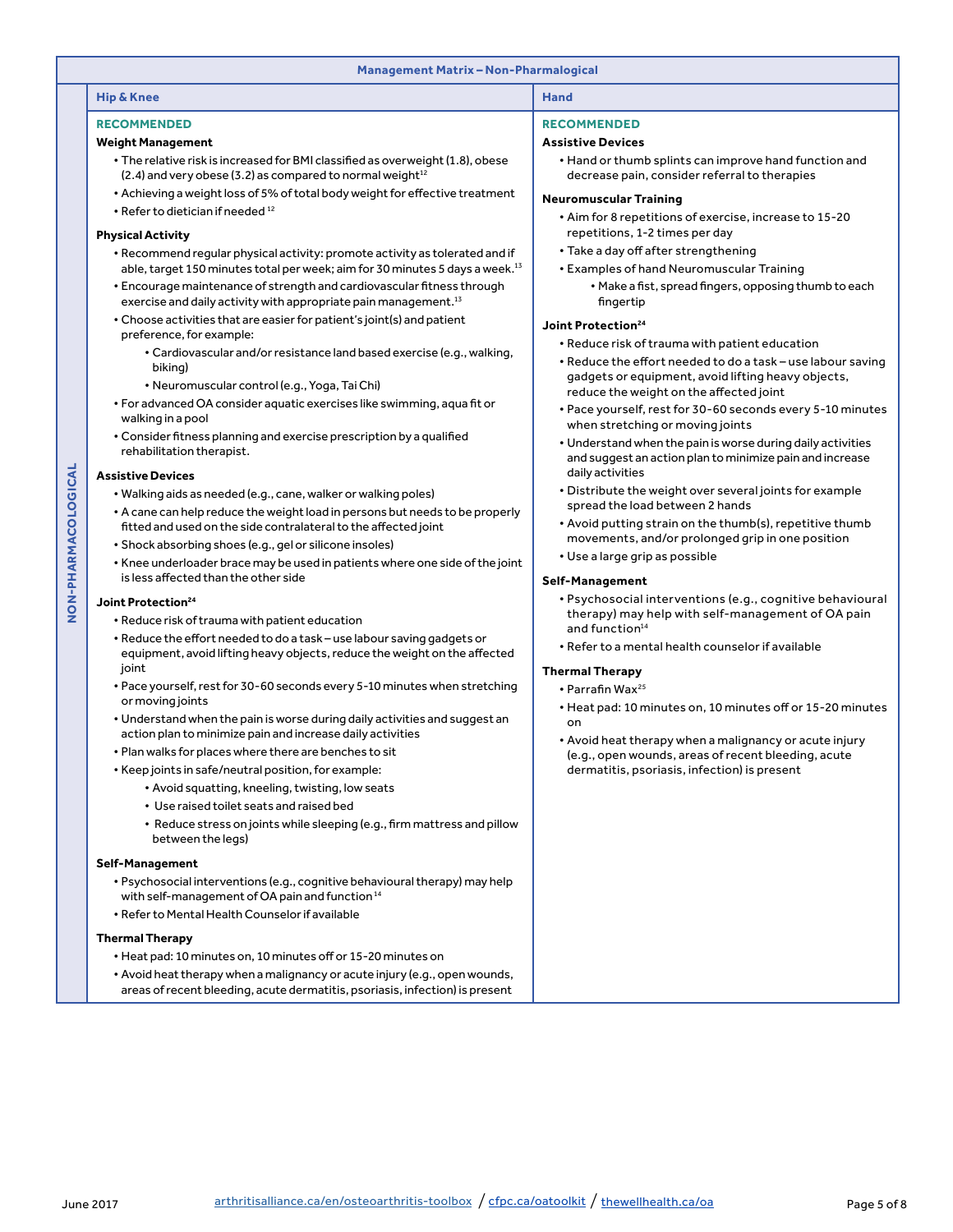|                 | <b>Management Matrix - Pharmalogical</b>                                                                                                                                                                                             |                                                                                                                                                                     |  |  |  |  |
|-----------------|--------------------------------------------------------------------------------------------------------------------------------------------------------------------------------------------------------------------------------------|---------------------------------------------------------------------------------------------------------------------------------------------------------------------|--|--|--|--|
|                 | <b>Hip &amp; Knee</b>                                                                                                                                                                                                                | <b>Hand</b>                                                                                                                                                         |  |  |  |  |
|                 | <b>RECOMMENDED</b>                                                                                                                                                                                                                   | <b>RECOMMENDED</b>                                                                                                                                                  |  |  |  |  |
|                 | <b>Topical</b>                                                                                                                                                                                                                       | <b>Topical</b>                                                                                                                                                      |  |  |  |  |
|                 | <b>Topical NSAIDs</b>                                                                                                                                                                                                                | Topical NSAIDs <sup>14</sup>                                                                                                                                        |  |  |  |  |
|                 | • Knee OA Diclofenac sodium <sup>14,15</sup>                                                                                                                                                                                         | • Hand OA Diclofenac diethylamine (1.16%, 2.32%) Dose: 2-4g                                                                                                         |  |  |  |  |
|                 | • Dose: 50 drops per knee TID or 40 drops per knee qid                                                                                                                                                                               | applied tid-qid<br>• Counterirritants Methyl Salicylate with Menthol or Camphor Apply                                                                               |  |  |  |  |
|                 | <b>Analgesics</b>                                                                                                                                                                                                                    | tid-gid                                                                                                                                                             |  |  |  |  |
|                 | • Acetaminophen is recommended as 1st-line therapy for hip/knee<br>OA <sup>14,15,16,17</sup>                                                                                                                                         | • Acetaminophen                                                                                                                                                     |  |  |  |  |
|                 | • Acetaminophen provides minimal pain relief and                                                                                                                                                                                     | Capasicin <sup>14</sup>                                                                                                                                             |  |  |  |  |
|                 | improvement in function for hip/knee OA (statistically<br>significant, but clinically unimportant) <sup>17,18</sup>                                                                                                                  | • Capsaicin for hand OA Capsaicin (0.025%, 0.075%). Apply tid-qid to<br>unopened skin                                                                               |  |  |  |  |
|                 | <b>Oral NSAIDs</b>                                                                                                                                                                                                                   | <b>Analgesics</b>                                                                                                                                                   |  |  |  |  |
|                 | . NSAIDs and COX-2 inhibitors are recommended for patients<br>without contraindications (renal impairment, severe liver                                                                                                              | • Acetaminophen is recommended as 1st-line therapy for<br>hand <sup>14,15,16,17</sup>                                                                               |  |  |  |  |
|                 | impairment, history of asthma or allergic-type reaction after<br>taking NSAIDs or ASA, severe uncontrolled heart failure,<br>active gastric duodenal or peptic ulcers and inflammatory                                               | • Acetaminophen provides minimal pain relief and improvement<br>in function for hand OA (statistically significant, but clinically<br>unimportant) <sup>17,18</sup> |  |  |  |  |
|                 | disease, cerebrovascular bleeding and other bleeding<br>disorders, or hyperkalemia) <sup>14,15</sup>                                                                                                                                 | <b>Oral NSAIDs</b>                                                                                                                                                  |  |  |  |  |
|                 | <b>SNRI</b>                                                                                                                                                                                                                          | . NSAIDs and COX-2 inhibitors are recommended for patients                                                                                                          |  |  |  |  |
|                 | $\bullet$ Duloxetine is recommended for knee OA $^{18}$                                                                                                                                                                              | without contraindications (renal impairment, severe liver<br>impairment, history of asthma or allergic-type reaction after                                          |  |  |  |  |
|                 | <b>Opioids</b>                                                                                                                                                                                                                       | taking NSAIDs or ASA, severe uncontrolled heart failure, active                                                                                                     |  |  |  |  |
| PHARMACOLOGICAL | • Tramadol is recommended for hip and knee OA if it is in<br>keeping with the patients' values and preferences. <sup>13,14</sup>                                                                                                     | gastric duodenal or peptic ulcers and inflammatory disease,<br>cerebrovascular bleeding and other bleeding disorders, or                                            |  |  |  |  |
|                 | · Non-tramadol opioids (oral oxycodone, transdermal                                                                                                                                                                                  | hyperkalemia) <sup>14,15</sup>                                                                                                                                      |  |  |  |  |
|                 | buprenorphine, oral tapentadol, oral codeine, oral<br>morphine, oral oxymoprhone, transdermal fentanyl, and                                                                                                                          | <b>Opioids</b>                                                                                                                                                      |  |  |  |  |
|                 | oral hydromorphone) have a small effect on pain or physical<br>function with more side effects <sup>20,21</sup>                                                                                                                      | • Tramadol is recommended for hand OA if it is in keeping with the<br>patients' values and preferences <sup>14,15</sup>                                             |  |  |  |  |
|                 | <b>Corticosteroids</b>                                                                                                                                                                                                               | · Non-tramadol opioids (oral oxycodone, transdermal<br>buprenorphine, oral tapentadol, oral codeine, oral morphine, oral                                            |  |  |  |  |
|                 | • Intra-articular corticosteroid injections may provide short<br>term pain relief for hip or knee OA. <sup>14,15</sup>                                                                                                               | oxymorphone, transdermal fentanyl, and oral hydromorphone)<br>have a small effect on pain or physical function with more side<br>effects <sup>20,21</sup>           |  |  |  |  |
|                 | <b>NOT RECOMMENDED</b>                                                                                                                                                                                                               | <b>NOT RECOMMENDED</b>                                                                                                                                              |  |  |  |  |
|                 | • Capsaicin is not recommended for hip or knee OA <sup>14,15</sup><br>• Glucosamine not appropriate for disease modification but for                                                                                                 | · Intra-articular corticosteroid injections are not recommended for<br>hand OA. <sup>13</sup>                                                                       |  |  |  |  |
|                 | symptom relief, the evidence is uncertain.<br>• Chondroitin not appropriate <sup>15</sup>                                                                                                                                            | • Glucosamine not appropriate for disease modification but for<br>symptom relief the evidence is uncertain. <sup>15</sup>                                           |  |  |  |  |
|                 | • Neuropathic pain modulators not recommended <sup>15</sup>                                                                                                                                                                          | • Chondroitin not appropriate <sup>15</sup>                                                                                                                         |  |  |  |  |
|                 |                                                                                                                                                                                                                                      | • Neuropathic pain modulators not recommended <sup>15</sup>                                                                                                         |  |  |  |  |
|                 | <b>INCONCLUSIVE</b>                                                                                                                                                                                                                  | <b>INCONCLUSIVE</b>                                                                                                                                                 |  |  |  |  |
|                 | • Hip OA – no recommendation regarding the use of topical<br>NSAIDS <sup>13,14</sup>                                                                                                                                                 | • There are no recommendations for the use of Intra-articular<br>hyaluronates for hand OA due to inconsistent conclusions among                                     |  |  |  |  |
|                 | • There are no consensus recommendations for the use of<br>Intra-articular hyaluronates, Platlet Rich Plasma and Stem Cell<br>therapy for hip or knee OA due to inconsistent conclusions<br>among the meta-analyses <sup>14,15</sup> | the meta-analyses <sup>14,15</sup><br>. Herbal remedies and supplements-inconclusive evidence for the<br>use of these in the management of OA                       |  |  |  |  |
|                 | • Herbal remedies and supplements-inconclusive evidence for<br>the use of these in the management of OA                                                                                                                              |                                                                                                                                                                     |  |  |  |  |
|                 | Legend<br>tid-qid - 3 to 4 times a day                                                                                                                                                                                               |                                                                                                                                                                     |  |  |  |  |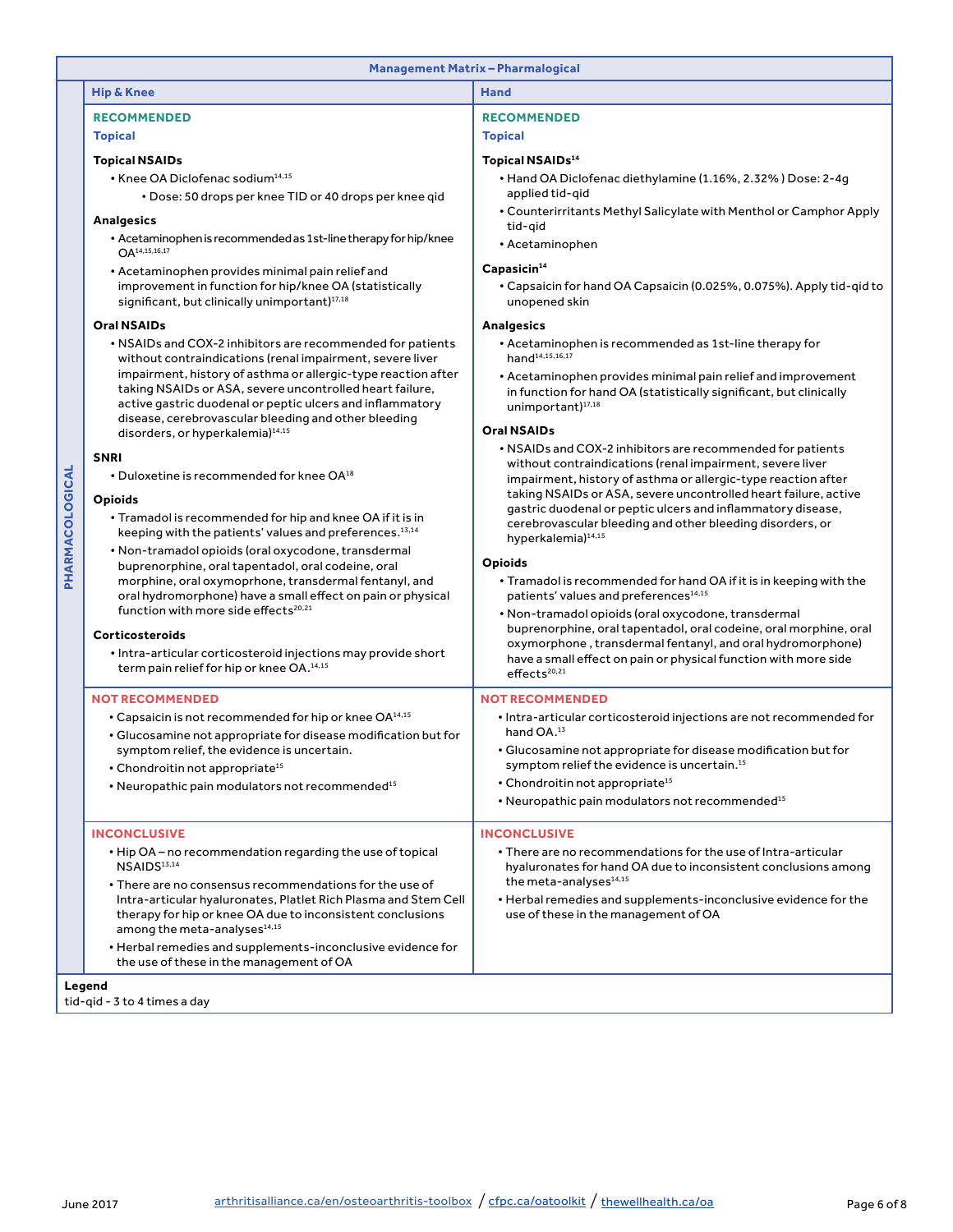## **EVALUATING RESPONSE TO TREATMENT**

Once appropriate management has been initiated, the patient should be re-assessed between 2-4 weeks initial to determine next steps to reach optimal function. The response to goal-oriented treatment can be used as a guide for further clinical decision-making.

| <b>Improvement</b>                                                                                                                                                                                                                                                                                              | <b>No Change</b>                                                                                                                                                                                                                                                                                                                                                                                                                                                                                                                     | <b>Worsening</b>                                                                                                                                                                                                                                                                                                                                                                                                                                                                                                                       |
|-----------------------------------------------------------------------------------------------------------------------------------------------------------------------------------------------------------------------------------------------------------------------------------------------------------------|--------------------------------------------------------------------------------------------------------------------------------------------------------------------------------------------------------------------------------------------------------------------------------------------------------------------------------------------------------------------------------------------------------------------------------------------------------------------------------------------------------------------------------------|----------------------------------------------------------------------------------------------------------------------------------------------------------------------------------------------------------------------------------------------------------------------------------------------------------------------------------------------------------------------------------------------------------------------------------------------------------------------------------------------------------------------------------------|
| • Reduce pain medications<br>• Reinforce appropriate activity/exercise<br>• Gradual progressive increase in exercise/<br>activity to achieve activity goals<br>• Engage in comprehensive self management<br>strategies<br>• Advise to return for care if experiencing<br>persistent swelling, pain or stiffness | • Re-assess Red Flags and Yellow Flags<br>• Review exercise/activity to avoid overuse or<br>excessive repetition and schedule frequent<br>breaks and recovery positions<br>• Review medication dosing, duration and<br>consider next line of drug choice<br>• Consider referral criteria for goal oriented out-<br>patient rehabilitation provider<br>• Re-assess Yellow Flags and if positive, consider<br>referral to Pain Specialist/Pain Clinic<br>• Follow up in 1-2 weeks to see if patient is<br>achieving treatment response | • Re-assess Red Flags and consider referral<br>criteria to rheumatologist. Evaluate need for<br>investigations<br>• Re-assess Yellow Flags and if positive, consider<br>referral to Pain Specialist/Pain Clinic.<br>• Reassess orthopaedic referral criteria for<br>possible surgical assessment<br>• Review all elements in "No Change" column and<br>look for patient compliance or comprehension<br>qaps<br>• Set treatment priority goals and focus on one<br>goal at a time to modify activities and progress<br>at a slower pace |

## **References**

- [1] Hawker et al, Understanding the pain experience in hip and knee osteoarthritis an OARSI/OMERACT initiative. Osteoarthritis and Cartilage 16, 415-422 [http://www.oarsijournal.](http://www.oarsijournal.com/article/S1063-4584(07)00403-7/fulltext) [com/article/S1063-4584\(07\)00403-7/fulltext](http://www.oarsijournal.com/article/S1063-4584(07)00403-7/fulltext)
- [2] BC Practice Support Program. March 2016. Ver 7.8 Available: [http://www.gpscbc.ca/sites/default/files/OA%20RA%20Algorithm%20ver%207%206\\_0.pdf](http://www.gpscbc.ca/sites/default/files/OA%20RA%20Algorithm%20ver%207%206_0.pdf)
- [3] Getting a Grip on arthritis. Best Practice Guidelines. The Arthritis Society. 2017
- [4] Adapted from Physicians of Ontario Collaborating for Knowledge Exchange and Transfer (Red and Yellow Flag Cards) Available [https://www.iwh.on.ca/system/files/documents/](https://www.iwh.on.ca/system/files/documents/pocket_flag_cards_2008_sheet.pdf) [pocket\\_flag\\_cards\\_2008\\_sheet.pdf](https://www.iwh.on.ca/system/files/documents/pocket_flag_cards_2008_sheet.pdf)
- [5] New Zealand Guidelines Group. New Zealand acute low back pain guide: Incorporating the guide to assessing psychosocial yellow flags in acute low back pain [Internet]. 2004 Oct [cited 2015 Nov 25]. Available from: [http://www.acc.co.nz/PRD\\_EXT\\_CSMP/groups/external\\_communications/documents/guide/prd\\_ctrb112930.pdf](http://www.acc.co.nz/PRD_EXT_CSMP/groups/external_communications/documents/guide/prd_ctrb112930.pdf)
- [6] Cook C, Hededus E. Orthopedic Physical Examination Tests: An Evidence-Based Approach. 2nd ed. Pearson 2015
- [7] Centers for Disease Control and Prevention, The 30-Second Chair Stand Test, [https://www.cdc.gov/steadi/pdf/30\\_second\\_chair\\_stand\\_test-a.pdf](https://www.cdc.gov/steadi/pdf/30_second_chair_stand_test-a.pdf)
- [8] British Columbia Guidelines and Protocols Advisory Committee. Osteoarthritis in Peripheral Joints Diagnosis and Treatment. 2008 Sep 15 [http://www2.gov.bc.ca/assets/gov/](http://www2.gov.bc.ca/assets/gov/health/practitioner-pro/bc-guidelines/oa.pdf) [health/practitioner-pro/bc-guidelines/oa.pdf](http://www2.gov.bc.ca/assets/gov/health/practitioner-pro/bc-guidelines/oa.pdf)
- [9] Blyth M, Anthony I, Francq B, et al. Diagnostic accuracy of the Thessaly test, standardised clinical history and other clinical examination tests (Apley's, McMurray's and joint line tenderness) for meniscal tears in comparison with magnetic resonance imaging diagnosis. Health Technology Assessment, No. 19.62. 2015. https://www.ncbi.nlm.nih.gov/ [books/NBK310281/](https://www.ncbi.nlm.nih.gov/books/NBK310281/)
- [10] Arthritis Research UK. Examination of the hand and wrist. [http://www.arthritisresearchuk.org/health-professionals-and-students/video-resources/rems/examination-of-the](http://www.arthritisresearchuk.org/health-professionals-and-students/video-resources/rems/examination-of-the-hand-and-wrist.aspx)[hand-and-wrist.aspx](http://www.arthritisresearchuk.org/health-professionals-and-students/video-resources/rems/examination-of-the-hand-and-wrist.aspx)
- [11] American Academy of Orthopaedic Surgeons, De Quervain's Tendinosis-OrthoInfo.<http://orthoinfo.aaos.org/topic.cfm?topic=a00007>
- [12] Niu J, Zhang Y, Torner J, Nevitt M, Lewis C, Aliabadi P, et al. Is Obesity a Risk Factor for Progressive Radiographic Knee Osteoarthritis? Arthritis Rheum. 2009;61(3):329-35.
- [13] Dunlop D, Song J, Lee J, Gilbert A, Semanik P, Ehrlich-Jones L et al. Physical Activity Minimum Threshold Predicting Improved Function in Adults With Lower-Extremity Symptoms. Arthritis Care & Research. 2017;69(4):475-483.
- [14] Hochberg M, Altman R, April K, Benkhalti M, Guyatt G, McGowan J, et al. American College of Rheumatology 2012 Recommendations for the Use of Nonpharmacologic and Pharmacologic Therapies in Osteoarthritis of the Hnad, Hip and Knee. Arthritis Care & Research. 2012;64(4):465-74
- [15] McAlindon T, Bannuru R, Sullivan M, Arden N, Berenbaum F, Bierma-Zeinstra S, et al. OARSI guidelines for the non-surgical management of knee osteoarthritis. Osteoarthritis and Cartilage. 2014;22:363-88.
- [16] Derry S, Conaghan P, Da Silva J, Wiffen P, Moore R. Topical NSAIDS for chronic musculoskeletal pain in adults. Cochrane Database Syst Rev. 2016 Apr 22;4:CD007400
- [17] Machado G, Maher C, Ferreira P, Pinheiro M, Lin C, Day R, et al. Efficacy and safety of paracetamol for spinal pain and osteoarthritis: systematic review and meta-analysis of randomized placebo controlled trials. BMJ. 2015;350:h12251
- [18] Ennis Z, Dideriksen D, Vaegter H, Handberg G, Pottegard A. Acetaminophen for chronic pain: A systematic review on efficacy. 2016;118:184-9.
- [19] Canadian Pharmacists Association, SNRIs, [e-therapeutics.ca,](https://e-therapeutics.ca) access February 2, 2017
- [20] Cepeda M, Camargo F, Zea C, Valencia L. Tramadol for osteoarthritis: a systematic review and metaanalysis. J Rheumatol. 2007;34(3):543-55.
- [21] Cepeda M, Camargo F, Zea C, Valencia L. Tramadol for osteoarthritis. Cochrane Database Syst Rev. 2006;19(3):CD005522.
- [22] Cooper C et al. In. Brandt KD, Doherty M, Lohmander LS, eds. Osteoarthritis. Oxford, NY. Oxford University Press, 1998 237-249
- [23] Vancouver Coastal Health. Ostearthritis Service Integration System. Manage Your OA. Exercise.<http://oasis.vch.ca/manage-your-oa/exercise/>, accessed March 3, 2017.
- [24] Vancouver Coastal Health. Ostearthritis Service Integration System. Manage Your OA. Joint Protection. <http://oasis.vch.ca/manage-your-oa/joint-protection/>, accessed March 3, 2017.
- [25] Paraffix Wax for Osteoarthritis.: <http://www.webmd.com/osteoarthritis/tc/paraffin-wax-for-osteoarthritis-topic-overview#1>, accessed March 3, 2017.